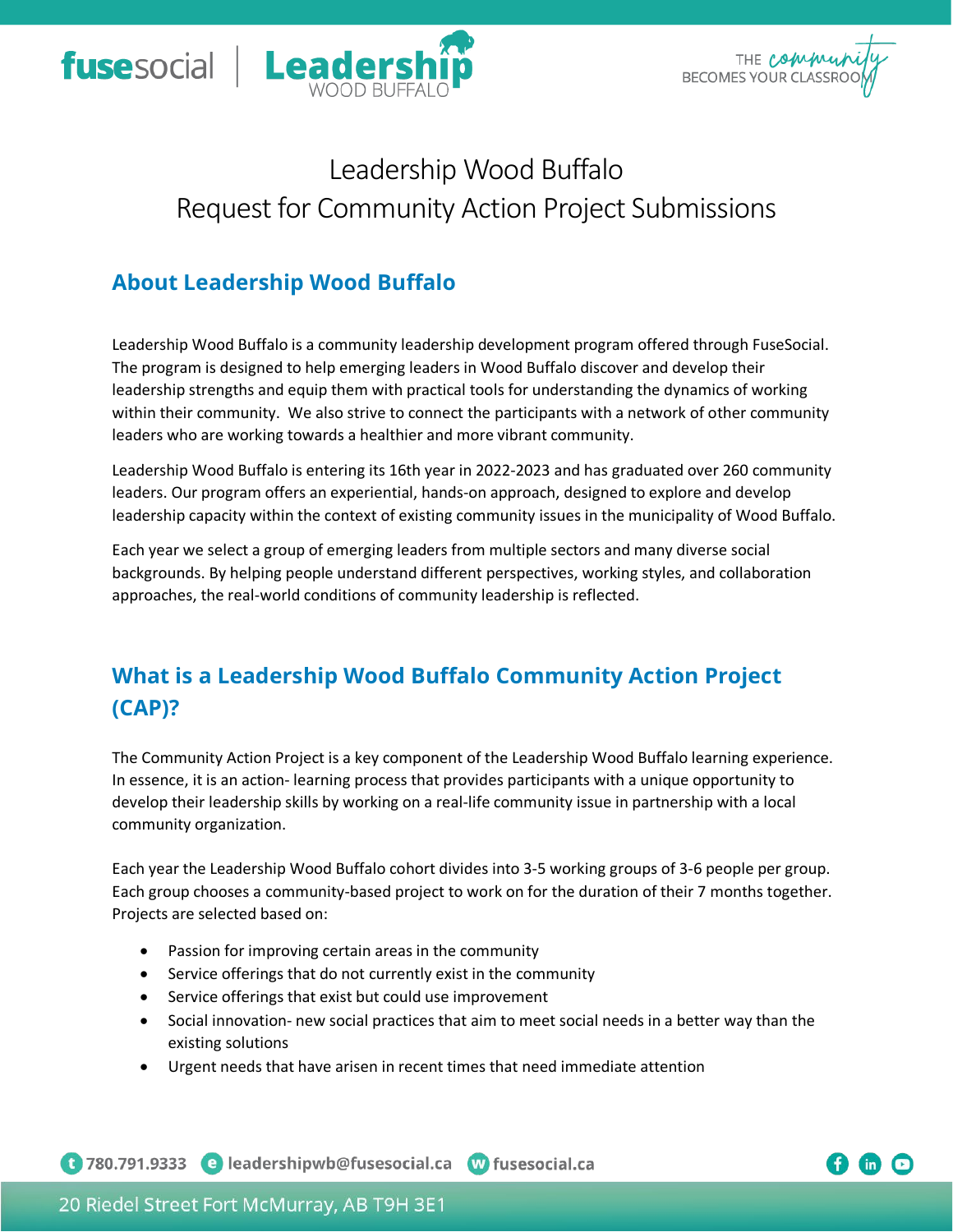



Once a group has selected a Community Action Project, they then connect with relevant agencies and/or organizations to obtain further information and create a clear path forward for the next 7 months. In this stage, the group will identify what may already exist to avoid duplication of work. The group may decide to work directly with an agency on the project or simply use the agency as a resource moving forward.

We have seen the greatest success when groups are working on projects that are rewarding, fulfilling, and greatly contribute to the agency and community in an impactful way. Because participants may not be familiar with all the work happening in the social profit sector, sometimes projects are created that duplicate what agencies are already doing. That is why your request for a project is extremely beneficial. We want to allocate resources in the best way possible.

The project group is responsible for creating a plan of action with timelines and deliverables and adjusting those timelines and deliverables if unexpected obstacles occur during the learning journey.

Projects run from September-April each year. After graduation in April, participants are not required to continue working on their projects, so the work must be completed at this time or handed over to an agency who has agreed to further the work. Some participants may choose to continue their project work, but this is not a requirement.

There is no cost to your agency to submit a proposal or if your project proposal is matched with a group. However, if there are costs associated with the project, it is up to the agency and the project group to identify how the funding required will be secured.

The relationship between the partner agency and CAP group will be at the discretion of the CAP group. FuseSocial will not be monitoring this relationship.

#### **What a Community Action Project Is:**

- Project work.
- A new idea that does not already exist and needs to be conceived and brought to life.
- An existing program or service that is not currently working and needs to be adjusted.
- A project that will fit within the organizational plan and is sustainable by the agency.
- Work that can be completed in the 7-month period. However, exceptions can be made if a solid sustainability plan is in place for after the 7-month period.

1 780.791.9333 e leadershipwb@fusesocial.ca w fusesocial.ca

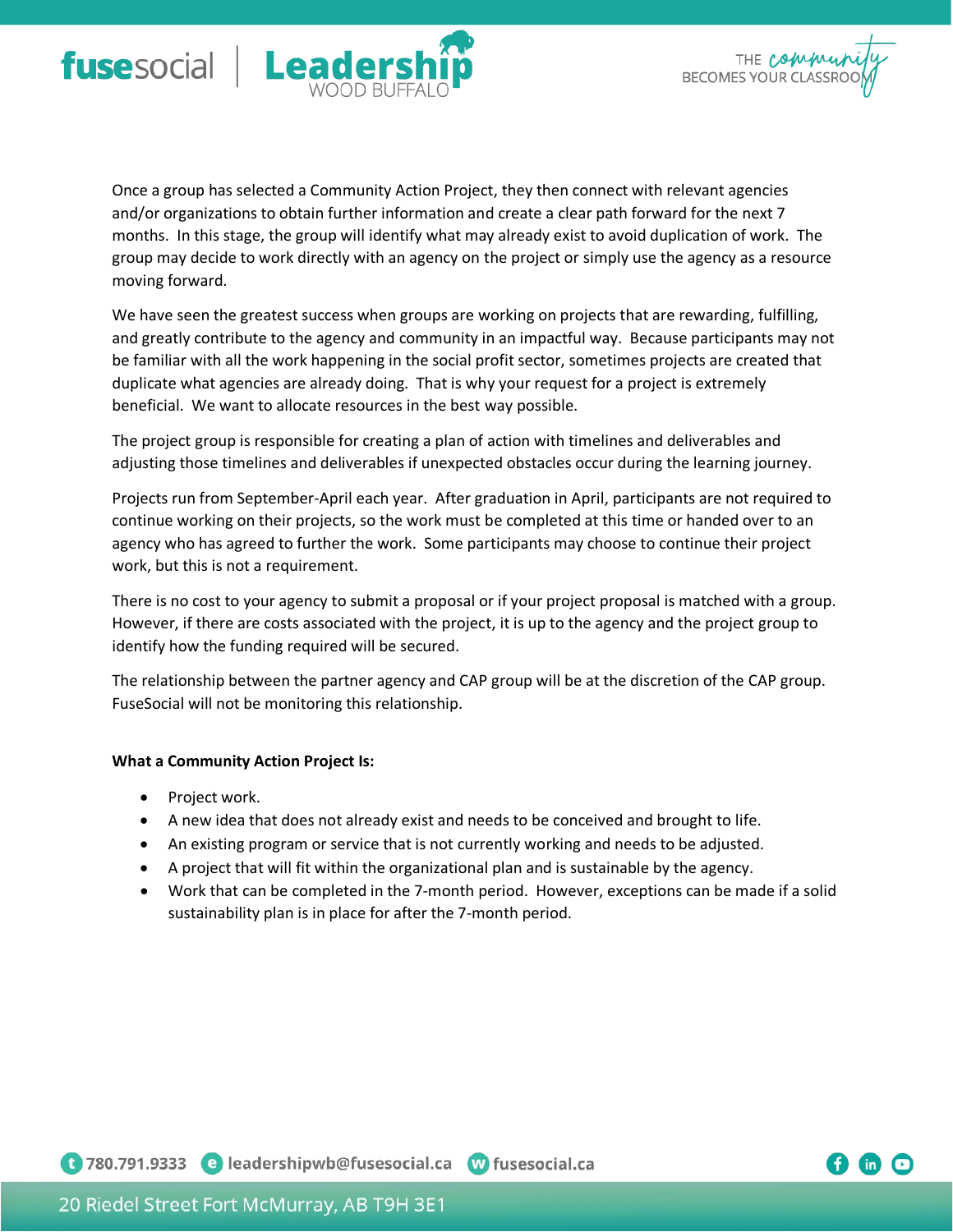



#### **What a Community Action Project Is Not:**

- A grant. There is no funding attached to these project groups. If your project requires funding, it will be the responsibility of your agency to secure.
- A free source of labor. While the participants do work on the project free of charge, they will be choosing the projects based on a match of community needs and interest in the work.
- A general fundraising initiative. Many of our participants are thought leaders, wishing to bring new ideas that have not been tested before.
- Day to day operational work that the agency is already doing.

### **Examples of Past Community Action Projects**

- **Social Asset Sharing System** (**SASS)** an online hub for sharing physical assets among social profit agencies to save costs.
- **Mental Health Directory** one stop, online location to find the right mental health resource for you or someone you know.
- **TEDx Fort McMurray** This group worked with TEDx and created an organizing committee (which consisted of the 5 members of their LWB team plus 3 additional outside members). The event was held with success with 11 local speakers.
- MACOY (Mayors Advisory Council on Youth) Mentorship Awareness campaign with youth to support Canadian Mental Health Awareness and mental health faced by young people.
- **Heart of Wood Buffalo Leadership Awards –** This group collaborated with Social Prosperity Wood Buffalo to create and produce the Heart of Wood Buffalo Leadership Awards, an annual event that recognizes the invaluable contributions to the visionary, passionate, hardworking, and committed people, and organizations in the non-profit sector in Wood Buffalo.
- **Re-Branding Centre of Hope** This group led an experiential learning day for their cohort and worked with the Centre of Hope to rebrand within the community via a marketing campaign.
- **Social Inclusion of Temporary Foreign Workers** This group worked with a focus group of Temporary Foreign Workers to understand the struggles and issues that they deal with in our country. The group was then a part of a panel discussion for the remaining LWB participants to understand how they can support TFWs within our community.
- **Safety City Feasibility Study**  Participants constructed a "Safe City" idea that would improve the health and safety of the region by providing educational programs, training facilities, safety resources and professional expertise to educators, residents, and visitors within the RMWB.

1 780.791.9333 e leadershipwb@fusesocial.ca W fusesocial.ca

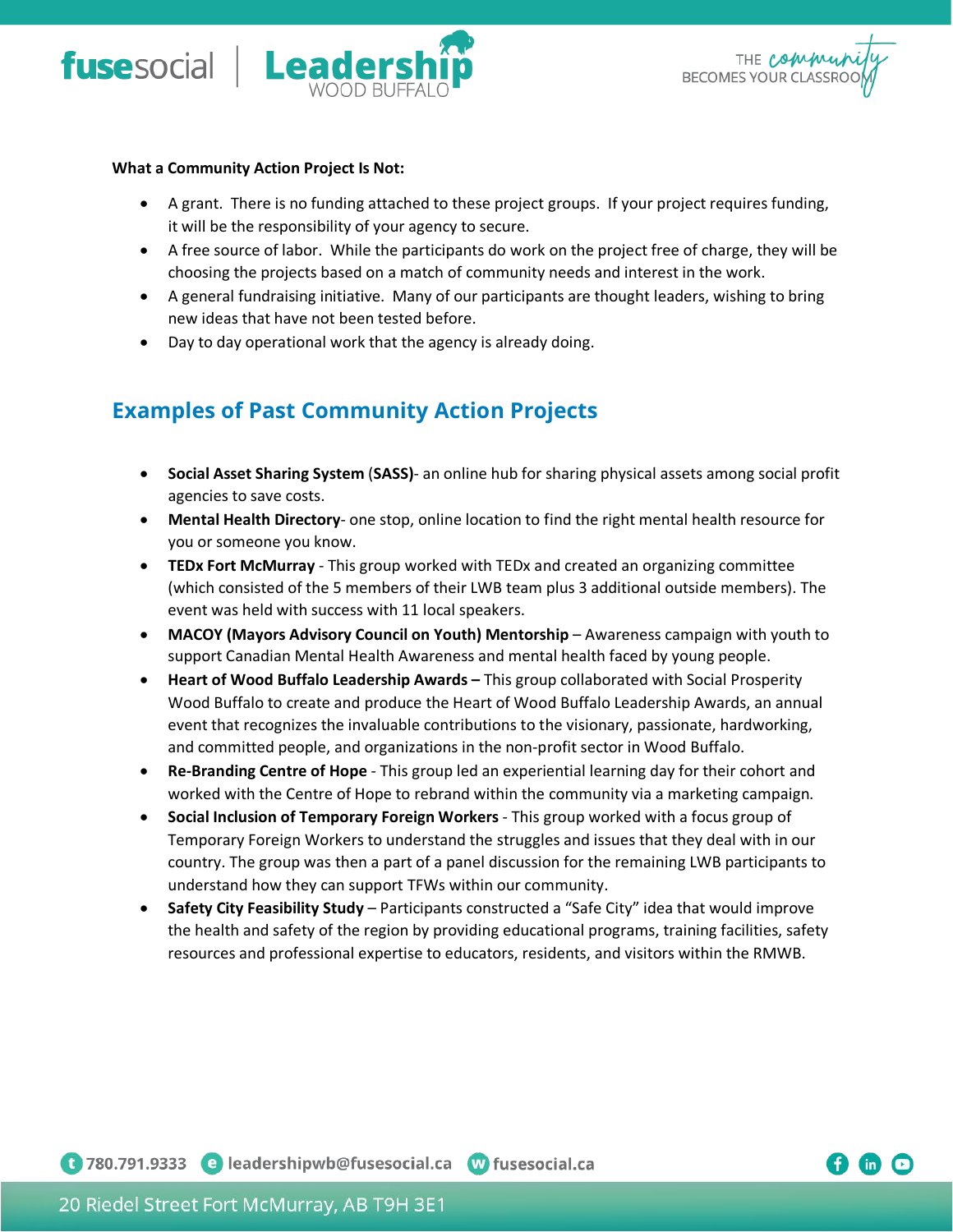



### **Benefits of Submitting a Proposal**

If your project proposal is a match with one of our groups, you will have the opportunity to work with experienced professionals in the community who will dedicate time and expertise to bring this project to life. Their time will come at no cost to your organization. This project and your agency will also get exposure because the graduates are required to present all their work to the community before they graduate. We will also invite organizations who project was selected to speak at the presentations about the benefits that this project has on the community.

Our participants represent a wide range of diversity. They are employed in various sectors such as oil and gas, social profit, government, education, health care, large and small business, etc. The project groups contain vast amounts of expertise, experience, and diversity of thought.

Whether your project is matched or not, by submitting a proposal your agency will gain exposure to a network of people who may not already know about the great work you do in the community or the issues you are struggling with.

### **Request for Proposals from Agencies**

If your registered, non-profit agency has a project that could benefit from a group of passionate, skilled, diverse professionals in our community, we would like to hear from you. Please provide a description of the work you need assistance with. We will present your project to our cohort in August/September 2022. If a group is interested in this work, they will reach out to you to learn more about getting involved. **Please note:** There is no guarantee your project will be a match for a group.

You will find further details on timelines for this application process below.

#### **Some things to keep in mind about the cohort members:**

- Each participant commits to 30 hours of work on their project over the 7-month period. This includes the time they spend meeting with their project team regularly.
- Once the Leadership Wood Buffalo program finishes for the year, members are not required to progress project work further. Members may choose to continue to work on the project after the program is over however this is not guaranteed. It is important for your agency to have a sustainability plan in place if further work is required.
- Participants in the program are experienced professionals with diverse backgrounds, skillsets, and networks. Cohort members are eager, ready, and willing to engage in a project that is going to both challenge and inspire them to grow.

1 780.791.9333 e leadershipwb@fusesocial.ca w fusesocial.ca

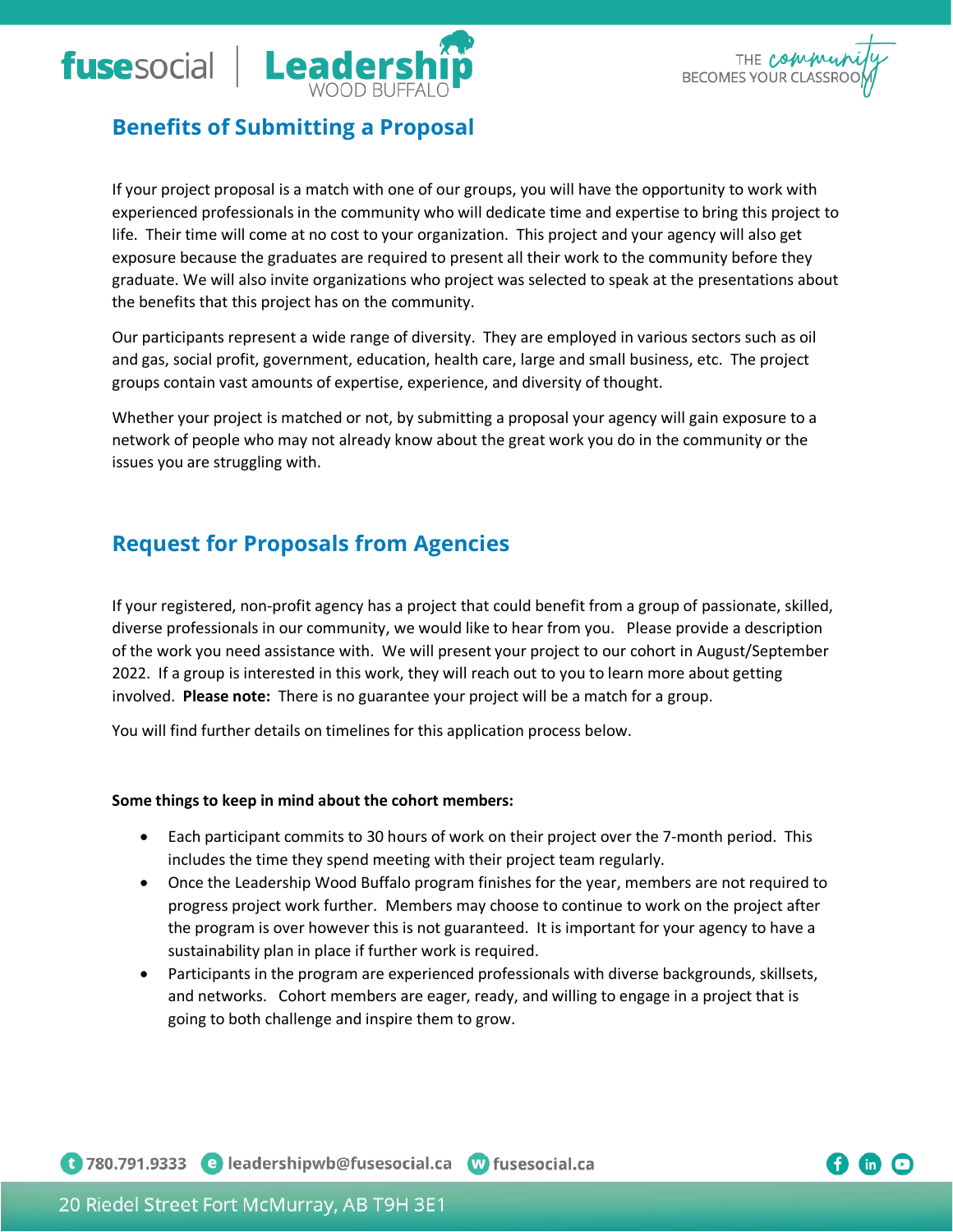



 $\mathsf{in}$ 

### **Submission Requirements**

Please provide the following details in your submission:

- 1) **Description of your agency**. This is an opportunity to talk about your mission, vision, and values; not just what you do, but why you do it. There are agencies in our community doing fantastic work that many people are not aware of. This is your chance to brag and get noticed!
- 2) **Description of the problem or issue at hand and the impact it has on our community. Please provide resources that highlight the need for support.**
- 3) **Description of the work required.**
- 4) **Reasons why your agency needs some assistance.**
- 5) **Agency Support and Capacity-** Is the agency willing and able to commit resources and work together for the duration of the project or will the participants work independently? Who will be the point of contact at the agency?
- 6) **Measuring Success** At the end of the 7-months, what does your agency wish to receive from the project group? What specific deliverables are being requested?
- 7) **Sustainability** What happens after the project is over? What is the projects sustainability plan? Who continues the work if there is still work left to be done? Does the agency have the resources to implement the project deliverables into the day-to-day operations?
- 8) **Accountability** Will there be a reporting structure between the agency and the project group? Who reports to whom? What happens if the agency or the project group is not upholding their obligations to the work? How will mismatched expectations be avoided or addressed if they occur?
- 9) **Contact information** Who can FuseSocial contact if we have questions.
- 10) **Please ensure you are working with individuals from the same walk of life and lived experience before submitting your proposal. Please provide contact information that we may reference.** For example, if your proposed project goes to support indigenous peoples, how are you ensuring the project is for indigenous by indigenous. Which local nation are you partnering with or consulting with?

Please be thorough but concise and limit your proposal submission to 3 pages or less.

1 780.791.9333 e leadershipwb@fusesocial.ca w fusesocial.ca

20 Riedel Street Fort McMurray, AB T9H 3E1